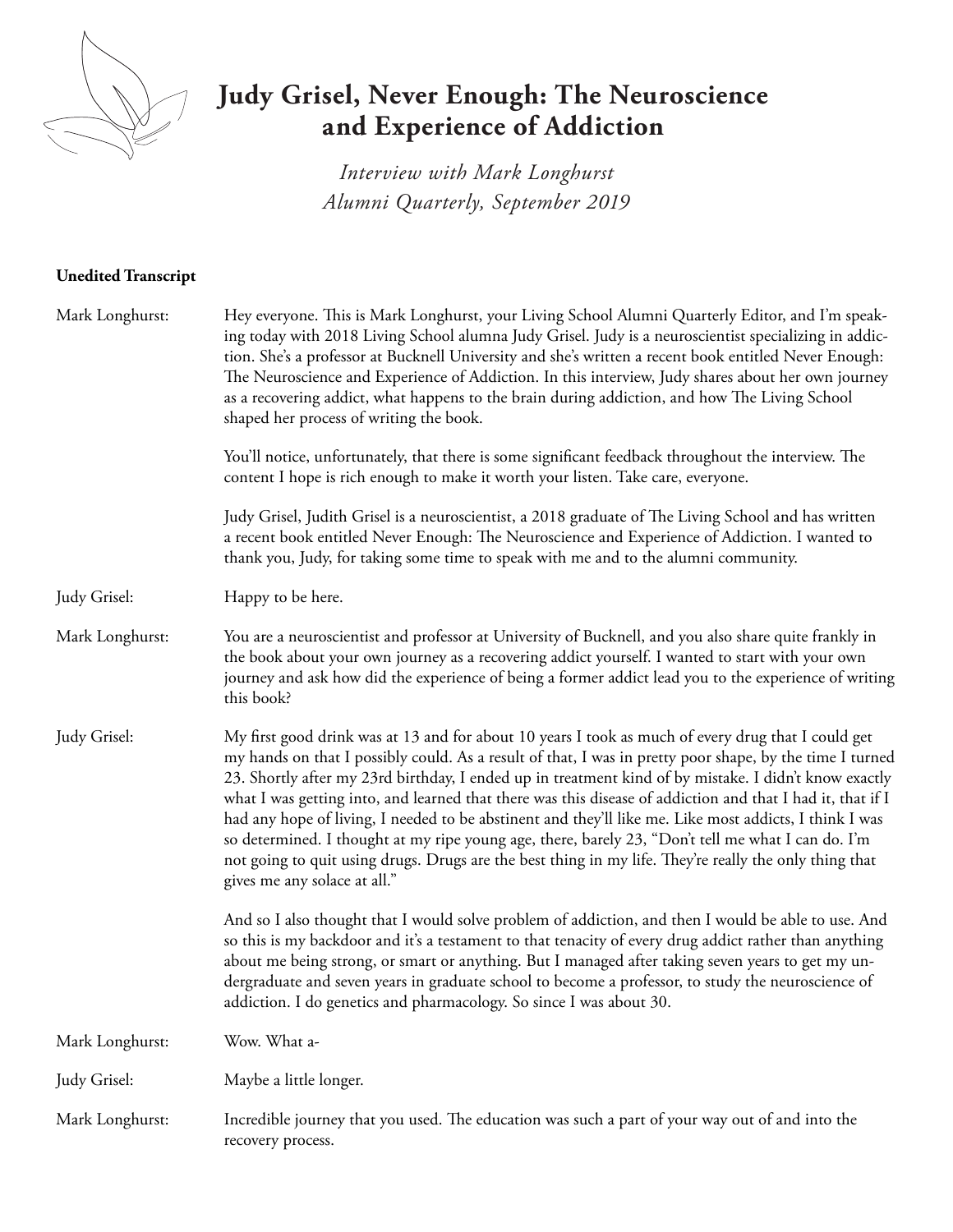| Judy Grisel:    | Yeah, I kind of think I'm Addicts in general and I'm one of these that are pretty extreme. And so if<br>you would just say "no," or just say, "Well, can you just drink a little bit less, you know, and not end<br>up wrapping cars around telephone poles or something?"                                                                                                                                                                                                                                                                                                                                                                                                                                                 |
|-----------------|----------------------------------------------------------------------------------------------------------------------------------------------------------------------------------------------------------------------------------------------------------------------------------------------------------------------------------------------------------------------------------------------------------------------------------------------------------------------------------------------------------------------------------------------------------------------------------------------------------------------------------------------------------------------------------------------------------------------------|
|                 | I think that's not possible. So I needed almost a graduate school and university or a way to take my<br>compulsive energy that was pretty powerful and use it for something that turned out not to be so<br>destructive, and maybe even constructive.                                                                                                                                                                                                                                                                                                                                                                                                                                                                      |
| Mark Longhurst: | For those of us who are not familiar with what happens during addiction, what's going on in the<br>brain that leads one to that experience of never enough?                                                                                                                                                                                                                                                                                                                                                                                                                                                                                                                                                                |
| Judy Grisel:    | Surely everyone is familiar with the physiological balances that we maintain. Like our body tempera-<br>ture, which is about 98 and a half degrees. If we get too hot, we sweat, we get too cold, we shiver.<br>Losing heat or generating heat. Same with energy balances, water balance.                                                                                                                                                                                                                                                                                                                                                                                                                                  |
|                 | Well, it turns out the same principle homeostasis that drives that affective state or feeling state and<br>we If we try to feel, inflate our feelings state to feel really great all the time, which is what addictive<br>drugs promise, you'll feel better no matter what's going on, you're going to be on top of the world and<br>that is very compelling, but that doesn't work for the brain.                                                                                                                                                                                                                                                                                                                         |
|                 | The brain needs to have baseline because if it doesn't have a stable, set point of feeling then it can't<br>really tell what's going on. And so it proposes that set point by counteracting any stimulant that<br>changes their feelings state.                                                                                                                                                                                                                                                                                                                                                                                                                                                                            |
|                 | By taking cocaine regularly, originally I felt really euphoric. Without cocaine, Eventually, I just felt<br>dysphoric because the cocaine itself made life bearable. And I think maybe people relate to that with<br>their coffee habits Drink coffee all the time, it no longer really makes you super peppy. It just makes<br>you capable of getting through the day. Where my body that's adapted to caffeine now is lethargic in<br>the morning, difficult to put a sentence together, can't really have a conversation, or read a paragraph<br>and focus until I get coffee. So then the coffee makes me feel normal. And that tolerable dependence<br>due to the brain's adaptation is what makes addiction, really. |
| Mark Longhurst: | That's really interesting and I didn't know about the adaptive process of the brain during addiction.<br>And I'm wondering if when one journeys into recovery is the brain, likewise adapting? And what,<br>what does that adaptation look like when you're coming out of an addiction process?                                                                                                                                                                                                                                                                                                                                                                                                                            |
| Judy Grisel:    | Yeah, absolutely. So addiction is a process of the brain adapting the drugs so that they have dimin-<br>ishing effects. That you feel normal with them and terrible without them. And that sort of drives the<br>vicious cycle.                                                                                                                                                                                                                                                                                                                                                                                                                                                                                            |
|                 | And recovery is a process of readapting the brain to the drug free state. And so at first it feels absolute-<br>ly miserable. I smoked marijuana as much as I could every day and it got to the point where only by<br>being stoned did I feel okay. When I wasn't high, the world was just bleak and empty and completely<br>lacking meaning. It of course made me think, "Well if I smoke weed, I'll feel better about this. "<br>Which is the case really for every addiction, opiates make you feel euphoric and block pain and suf-<br>fering. It gets to the point where an opiate addict doesn't feel high at all. They just don't feel miserable<br>if they keep using.                                            |
| Mark Longhurst: | Is there any end point for the addictive process is the question?                                                                                                                                                                                                                                                                                                                                                                                                                                                                                                                                                                                                                                                          |
| Judy Grisel:    | Yeah. Well, the brain is an absolute master at adapting. I mean it's quite a lot of great qualities, but I<br>think its finest quality is its ability to adapt to the environment. And so I don't think we'll find a way<br>to outsmart all these years of evolution. And so the brain is always able to learn and to adapt.                                                                                                                                                                                                                                                                                                                                                                                               |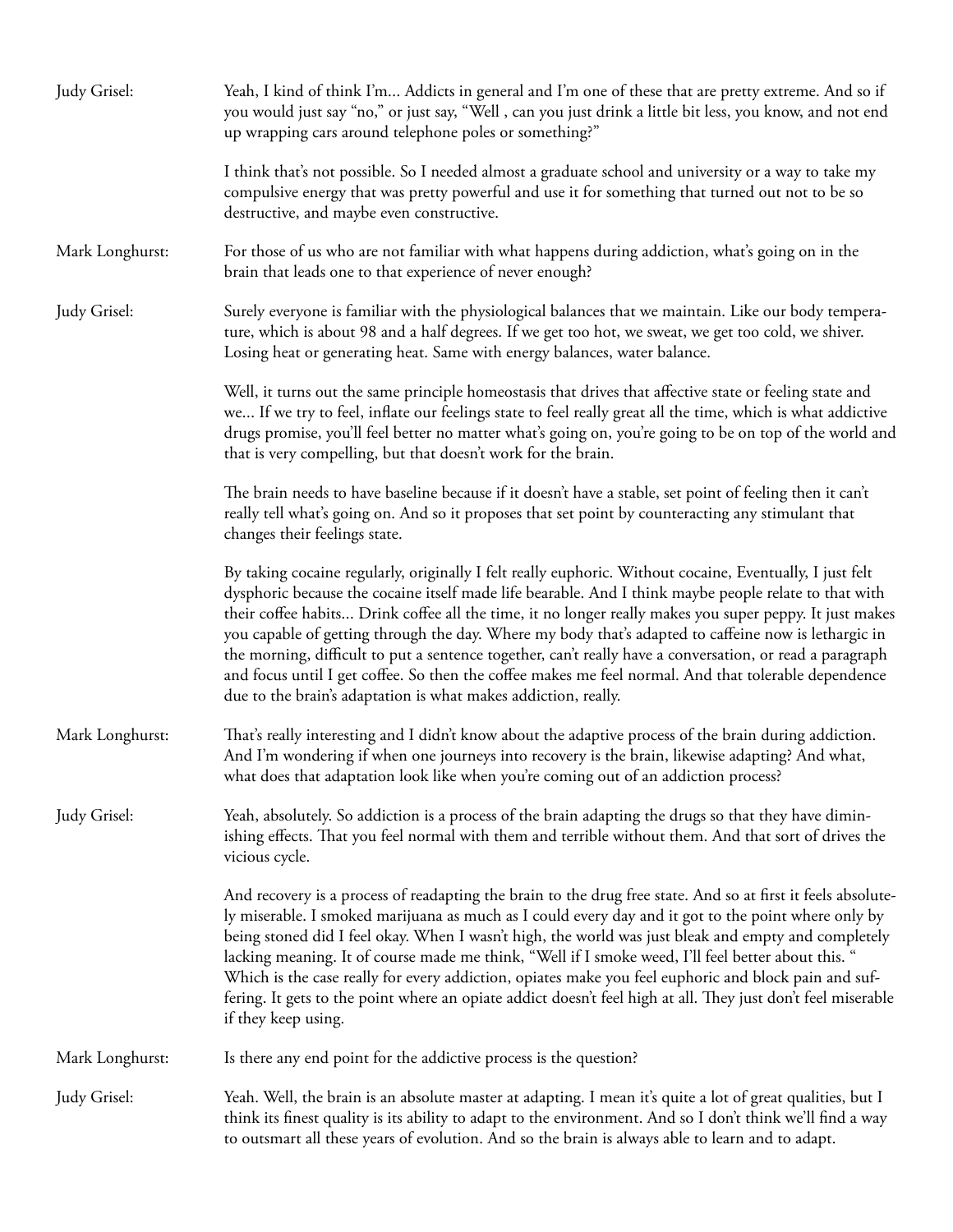|                 | I think the net effect is you can keep raising the dose and taking the drug more and more, but essen-<br>tially, you're only trying to stay off the misery of withdrawal or the drugs absence. If you really wanted<br>to expand drug you have to do it in an unadapted brain. And I think there's no way to get that except<br>to cut off your head. You know, the brain is so good at it.                                                                                                                                                                                                                                                                                                                                                       |
|-----------------|---------------------------------------------------------------------------------------------------------------------------------------------------------------------------------------------------------------------------------------------------------------------------------------------------------------------------------------------------------------------------------------------------------------------------------------------------------------------------------------------------------------------------------------------------------------------------------------------------------------------------------------------------------------------------------------------------------------------------------------------------|
| Mark Longhurst: | This question is outside of your scientific field, but you are speaking to the alumni of The Living<br>School. You are an alum of The Living School yourself. So what role does contemplation play in the<br>addiction recovery process and how have you engaged contemplation in your own work and in your<br>own process?                                                                                                                                                                                                                                                                                                                                                                                                                       |
| Judy Grisel:    | Well, that's probably a new book, but I will say that The Living School played a really important role<br>in the book. The book's been kind of in the works for about 10 years and in a way, I just couldn't get<br>myself out of the way to finish it. And it turned out, even though the original intent was to talk about<br>some of my experience, that was really difficult to do compared to talking about the science I could<br>do at nauseum.                                                                                                                                                                                                                                                                                            |
|                 | So I had a friend who would say to me, "Okay, so contemplate and then write and then contemplate<br>and then, write." But I didn't get that input until I got to The Living School. I think my prayer, I<br>don't think, my prayer as I realized that while this book might actually see the light of day, became,<br>"Let this book come through me. Let it be helpful.                                                                                                                                                                                                                                                                                                                                                                          |
|                 | Let me get out of the way so that the information and hopefully if there's any wisdom in there that<br>wisdom that is not of me could come out." And really, until the very end I admit, I was terrified.                                                                                                                                                                                                                                                                                                                                                                                                                                                                                                                                         |
|                 | So I had to come to the plate because I had no other way since I don't use drugs and I couldn't You<br>know, it's like me, contemplation is the first non dead end I've tried, you know, the first strategy for<br>living that has helped. It opens up my life rather than narrows it after awhile.                                                                                                                                                                                                                                                                                                                                                                                                                                               |
|                 | I'm hoping there's some of the wisdom of all three of Cynthia, and Jim, and Richard in there kind of<br>embedded, which you might see. I acknowledge The Living School, and my circle cohort who were<br>amazingly supportive, but really I felt like it was a kind of ground that I would return to when I got<br>scared, or over my head. I often felt like I was out on a limb.                                                                                                                                                                                                                                                                                                                                                                |
|                 | I think again, it wasn't so much science as it was kind of coming out as a recovering person but more<br>as an addicted person because that's what I'm describing in a professional setting. And I really half-<br>hoped the book would Nobody would read it. And half-hoped it would have an impact.                                                                                                                                                                                                                                                                                                                                                                                                                                             |
| Mark Longhurst: | Thank you for sharing that experience. And what is it been like for you now on the other side of it?<br>Having come out and gone public with your story and the science and all of it?                                                                                                                                                                                                                                                                                                                                                                                                                                                                                                                                                            |
| Judy Grisel:    | Well, I still feel very much in the midst of it. I'm surprised that the book has had some success. I<br>mean, some of it is just, I still cannot wrap my head around. I was picked up by Terry Gross and on<br>the way out of the Fresh Air Studios, they brought me by the book room, they call it, where they<br>get about 300 books a week and pick two. I just can't I'm not I don't I can't understand how<br>that could have happened really. And it was a big help obviously to the book. And I'm hearing from<br>a lot of people. I just talked to a guy this morning and he's in his 80s who called me from Stockton,<br>California to say it really helped him. And I hear it from teenagers all the time, and everybody in<br>between. |
|                 | So we'll see if it has helpful influence. It's such a terrible epidemic that I think anything is better than<br>nothing. But I'm trying to hold on to my sitting practice very tight because if anything, I need it<br>more every day.                                                                                                                                                                                                                                                                                                                                                                                                                                                                                                            |